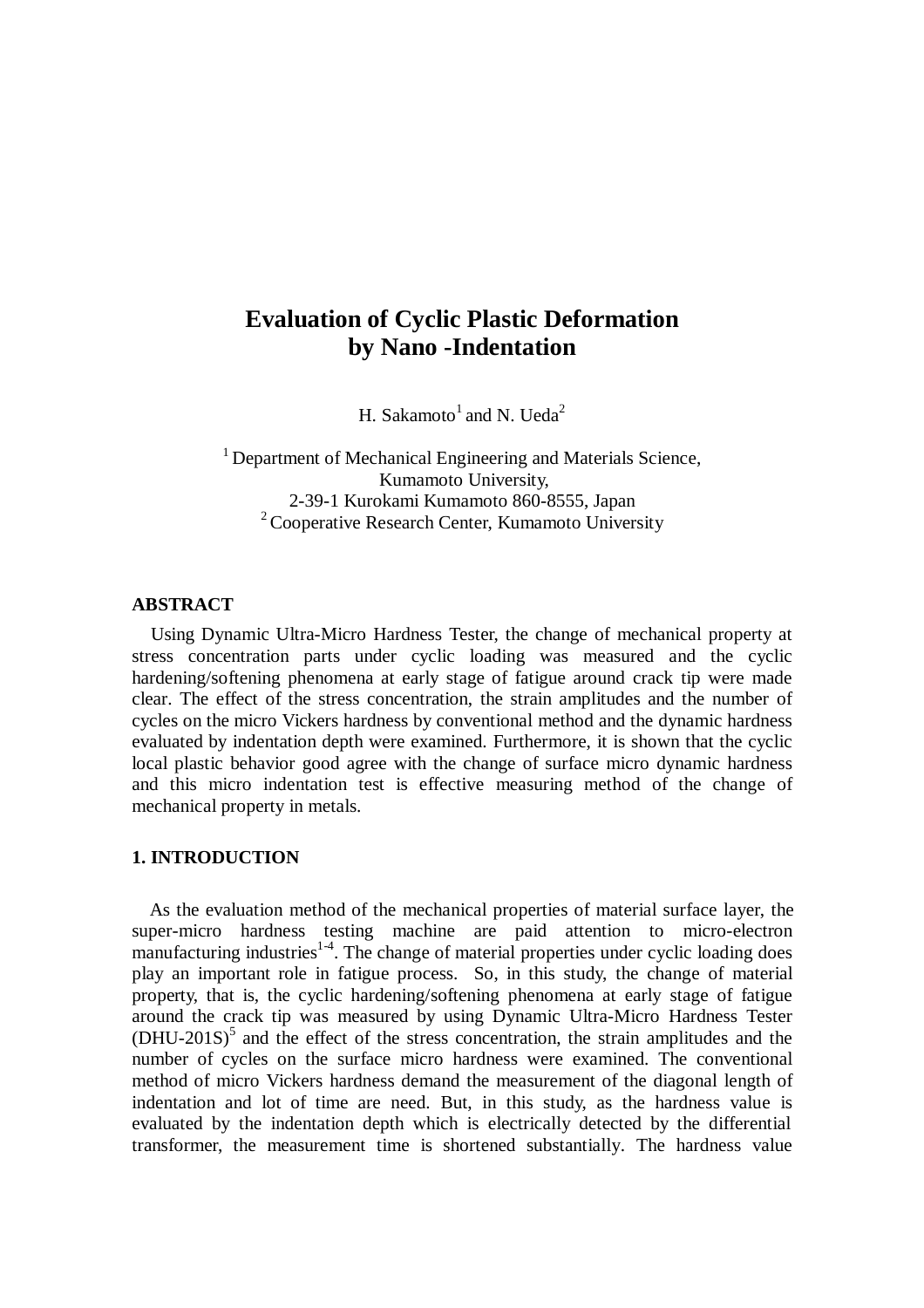obtained by this method was named "dynamic hardness" in this paper and the propriety of this evaluation method was shown.

## **2. EXPERIMENT**

#### **2.1 Material and specimen**

 The material used is austenite stainless steel plate (thickness 6mm), SUS304 in JIS. The crystal grain sizes were  $50~200$  m. The material properties were obtained by monotonic tensile test and cyclic strain test. Figures 1 and 2 show the monotonic stressstrain curves and the cyclic stress-strain curves by joining tip of stabilized hysteresis loops<sup>6</sup>. This material cyclically soften in small strain region  $(< 0.4\%$  ) and cyclically harden in larger strain than that and this material shows the strain rate dependence at room temperature.



Fig.1 Monotonic stress-strain curves Fig.2 Cyclic stress-strain curves



Fig. 3 Test specimen

Figure 3 shows the geometry and dimensions of hardness measuring specimen. The center pre-crack was made by electro spark machine with wire of 0.03 mm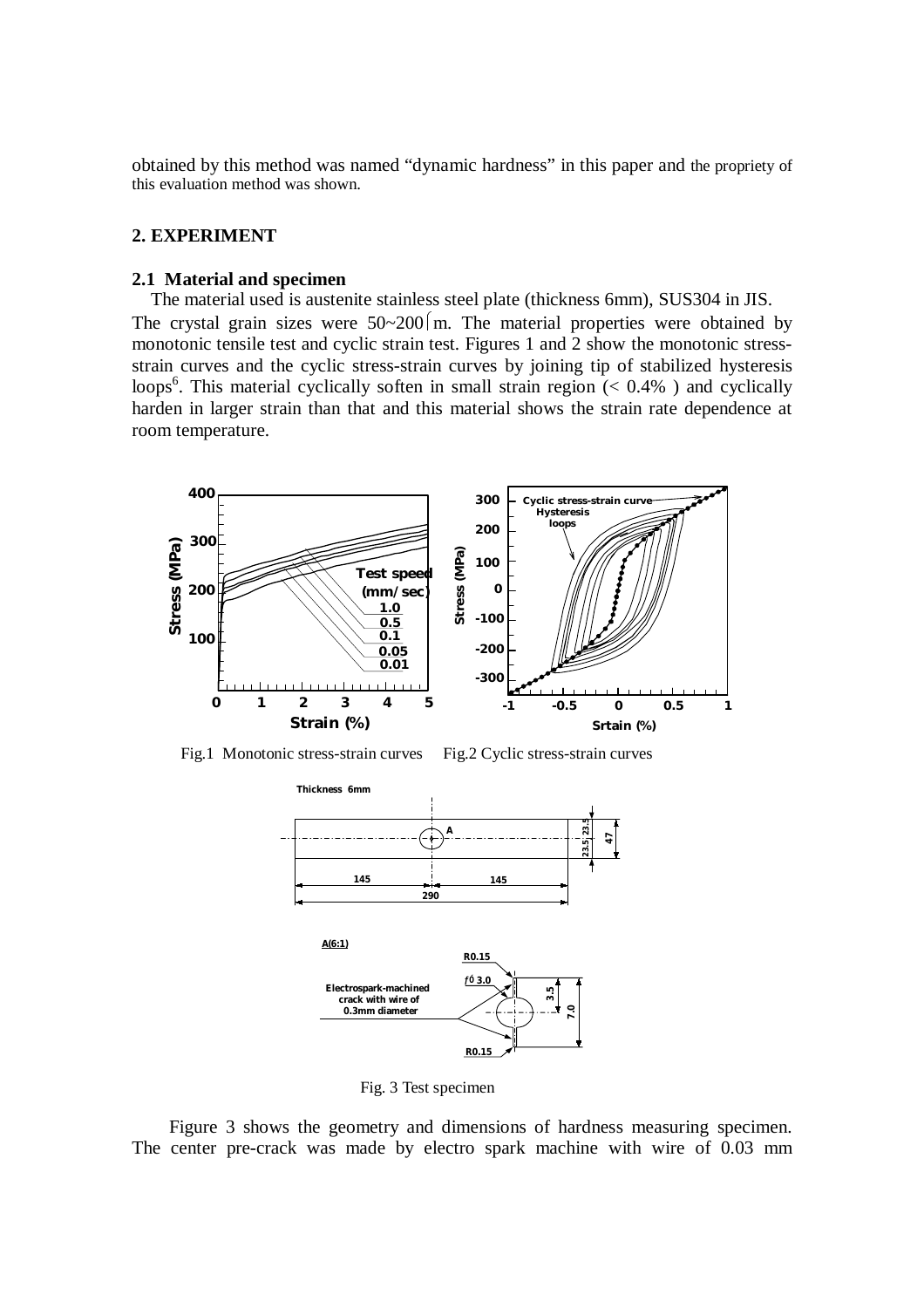diameter as stress concentration parts. All specimen were annealed( in vacuum, 800 3.0 hr hold, furnace cooling) and the solution heat treatment (in vacuum,  $1030\degree$  2.0hr hold, rapid cooling) was made.

# **2.2 Experimental procedure**

# **2.2.1 Cyclic loading test**

 In order to examine the change of material property under cyclic loading, the low cycle fatigue tests were carried out by displacement control; the displacement amplitudes, 0.25mm, 0.3mm, 0.35mm and the subjected number of cycles are 10, 50, 100, 1000 cycles at each amplitude.

 The strain behaviors were measured by strain gauges which were pasted at 1.5mm distance from the crack tip. In this cyclic loading test, an electro-hydraulic servo-type fatigue testing machine was used.

#### **2.2.2 Dynamic micro hardness test**

 The surface of specimens obtained by cyclic loading test were treated by electrolytic polishing. Surface roughness is about  $0.04 \, \text{m}$  in Ra. In this hardness test of the material surface, Dynamic Ultra-Micro Hardness Tester (DHU-201S, Shimadzu co. shown in Fig.4) was used. Figure 5 shows the effect of loading speed and subjected weight on the Hv hardness in raw material. In the light weight, surface hardness shows high value as comparison with heavy weight, but each measurement value in the same weight is in a narrow band. In this study, we the hardness tests were carried out for each specimen in the load 294 mN and 10 sec holding time, and Vickers indenter was used in order to compare with conventional Vickers hardness



Fig. 4 Appearance of nano-indentatation Fig. 5 Effect of loading speed testing machine





Figure 6 shows the measuring lines around crack tip, H00,H15,H30,V05 and the measuring points of each line is 90 points. The hardness of each point was evaluated by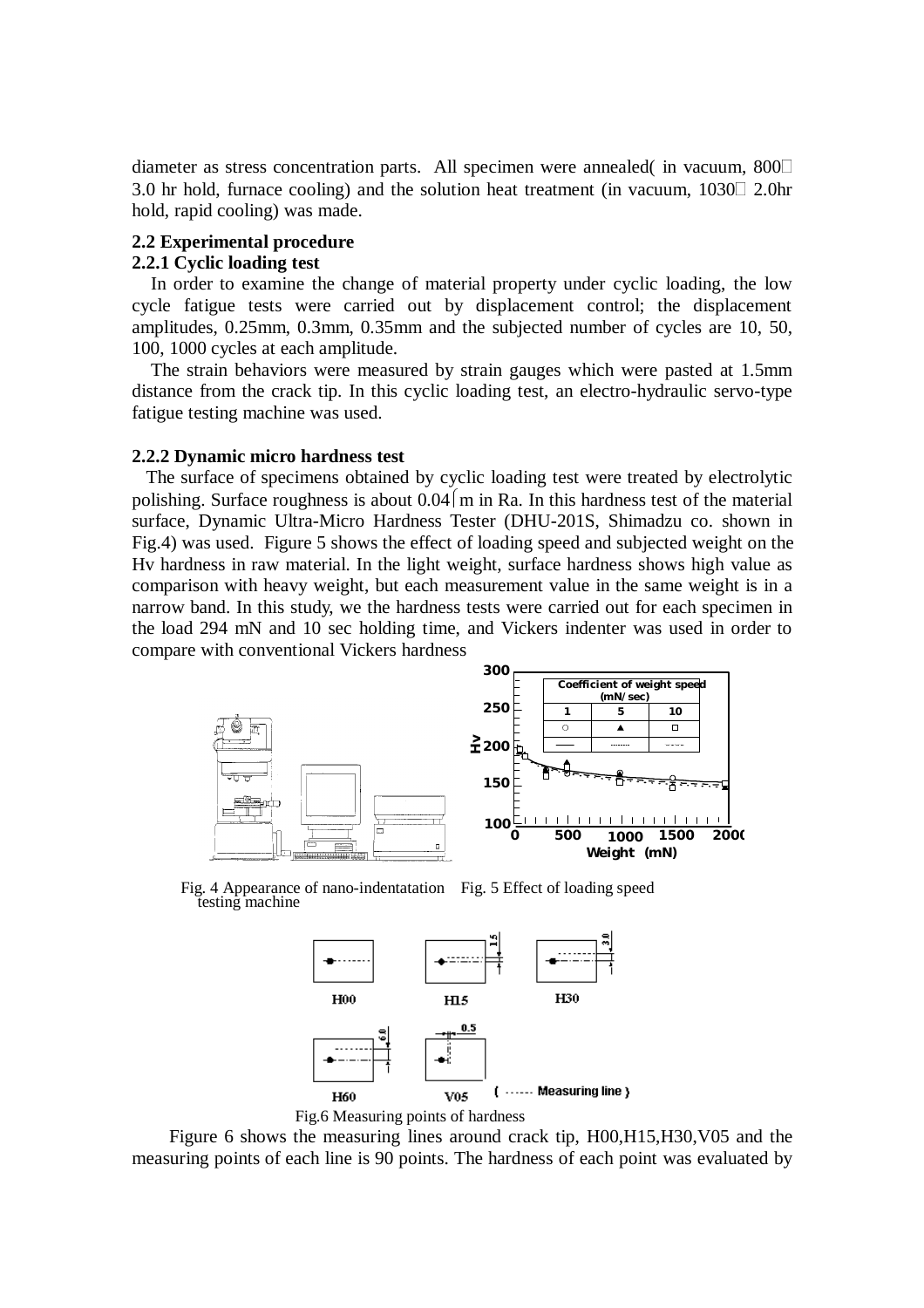mean value of 3 points and the dynamic Vickers hardness was calculated from the load and the indentation depth.

## **3. RESULTS AND DISCYSSION**

The hardness distribution after 10 cycles and 1000 cycles at line H00 are shown in Figs.7(a) and (b), respectively. Figure 8 shows the change of hardness distribution at each measured line. The hardness along the crack line increase at the vicinity of the crack tip due to the cyclic plastic deformation by the stress concentration shown in Fig.7(a). Increasing the number of cycles, the tendency become remarkable by development of cyclic plastic deformation. Figure 8 shows the change of hardness distributions at each measured line. From this figure, it is found that the hardness largely increase in the early stage of fatigue.



(a)  $10$  cycles (b) $1000$  cycles

Fig.7 Example of hardness distribution at line H00



Fig. 8 Change of hardness distributions at each measured line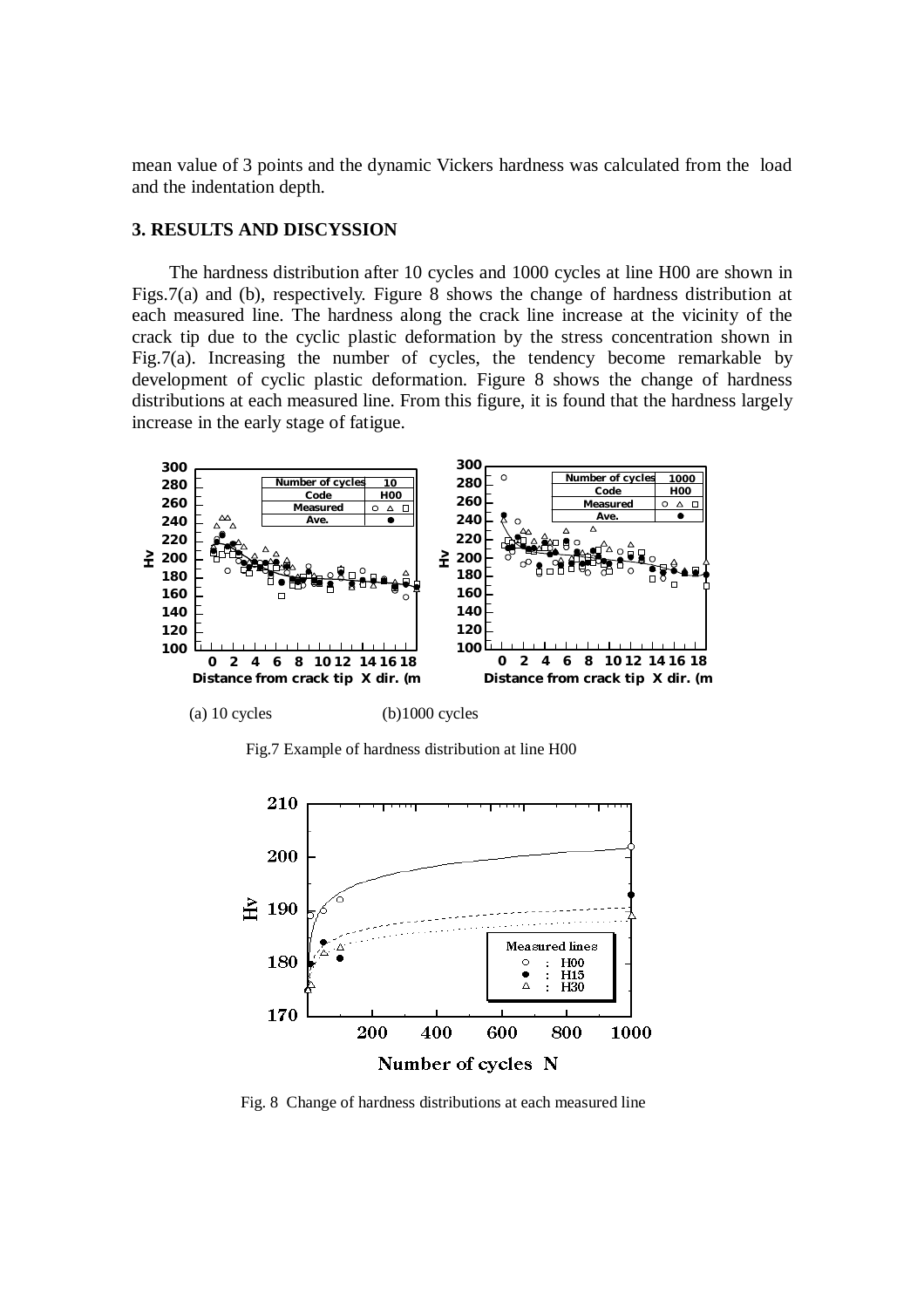



Fig. 9 Change of crystal size after Fig. 10 Load-depth curves fatigue





(c) Type III (d) Type IV

Fig. 11 Configuration of indentation



(a) Type I (b) Type II

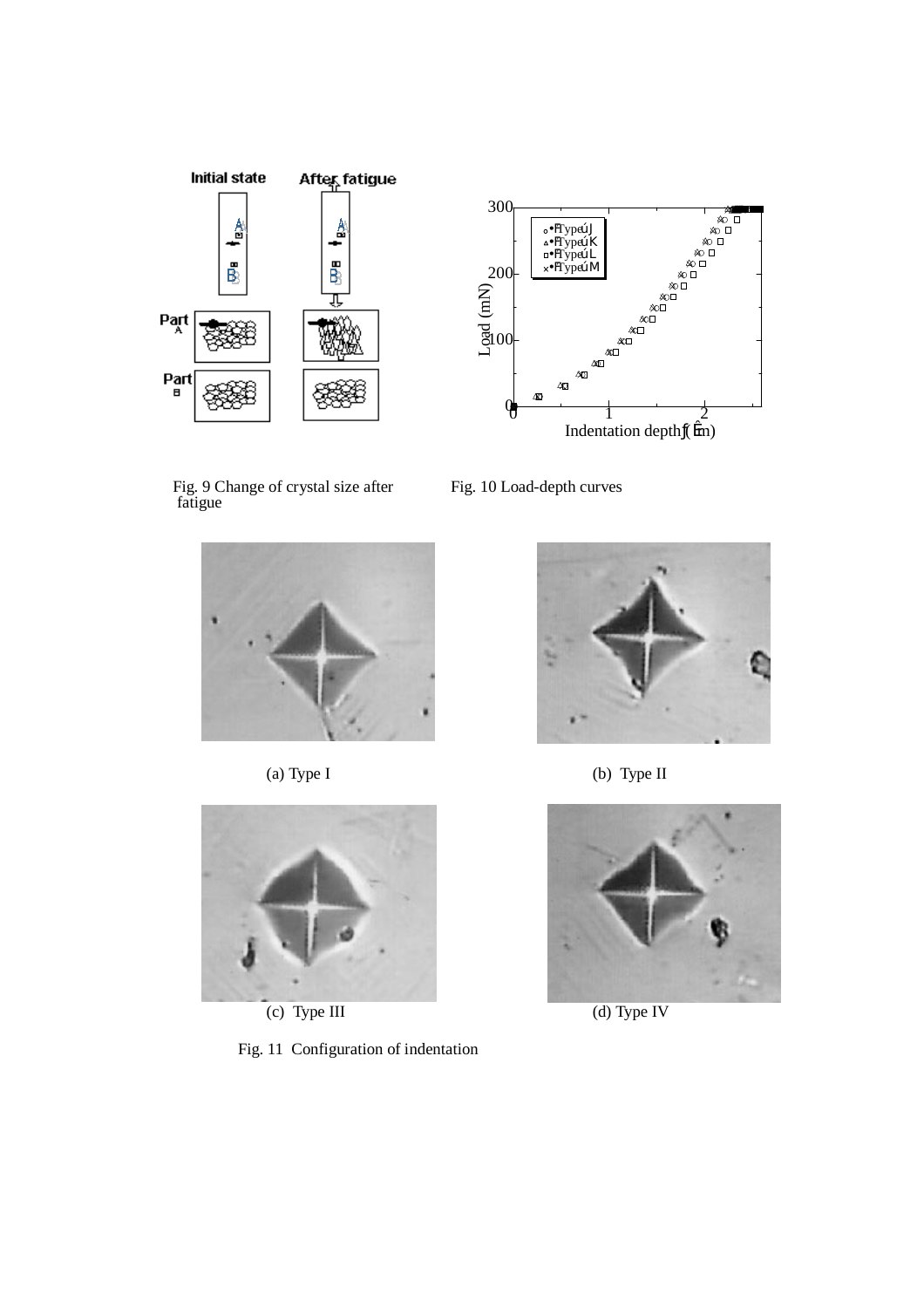

Fig. 12 Configuration of cross section of indentation

 Figure 9 shows the change of the crystal grain size which were obtained by etching schematically and the martensite texture was observed at this of cyclic plastic region around crack tip.

Next, we examined the relation between the load-indentation depth curve and the configuration of indentation. The configurations of indentation were classified into four type shown in Fig.11 and the load-indentation depth curves were shown in Fig.10. It become soft in the order of Type IV, type II, Type I, Type III. The corresponding configurations of the cross section of indentation are shown in Fig.12. From these figures, it is found that the change of mechanical properties were corresponded to the change of micro hardness.

## **4. CONCLUSIONS**

The change of material property under cyclic load was evaluated by the change of dynamic micro hardness of material's surface and indentation shape. The results obtained are summarized as follows:

1) The hardness in vicinity of crack tip increase rapidly due to stress concentration and the hardness distribution correspond well to the strain distribution

2) Dynamic hardness measured by indentation depth is correspond well to conventional Micro Vickers hardness. So, the material property can be evaluated speedy by using Dynamic Ultra Micro Hardness Tester.

#### **REFERENCES**

[1]Doerner, M.F. and Nix, W.D.,A method for interpreting the data from depth-sensing indentation instruments, Jornal of Materials Research,1-4,pp.601-609,1986..

[2]Oharr,G.M. and Oliver, W.C., Measurement of thin film mechanical properties using nanoindentation, MRS Bulletin,7,pp.28-33,1992.

[3]Yasuda, K. Shinohara, K.,Yamada, M.,Kutsuwada,M. and Kinoshita, C.,A New method for evaluating stress-strain properties of metals using ultra microhardness technique, Journal of Nuclear Materials, 187,pp.109-116, 1992.

[4]Weiler,W., Hardness Testing – a new method for economical and physically meaningful microhardness testing, British Journal of NDT,31,p.253,1995.

[5] Yamamoto,Y. and Nishimura T., Functions and applications of Shimadzu's DUH-